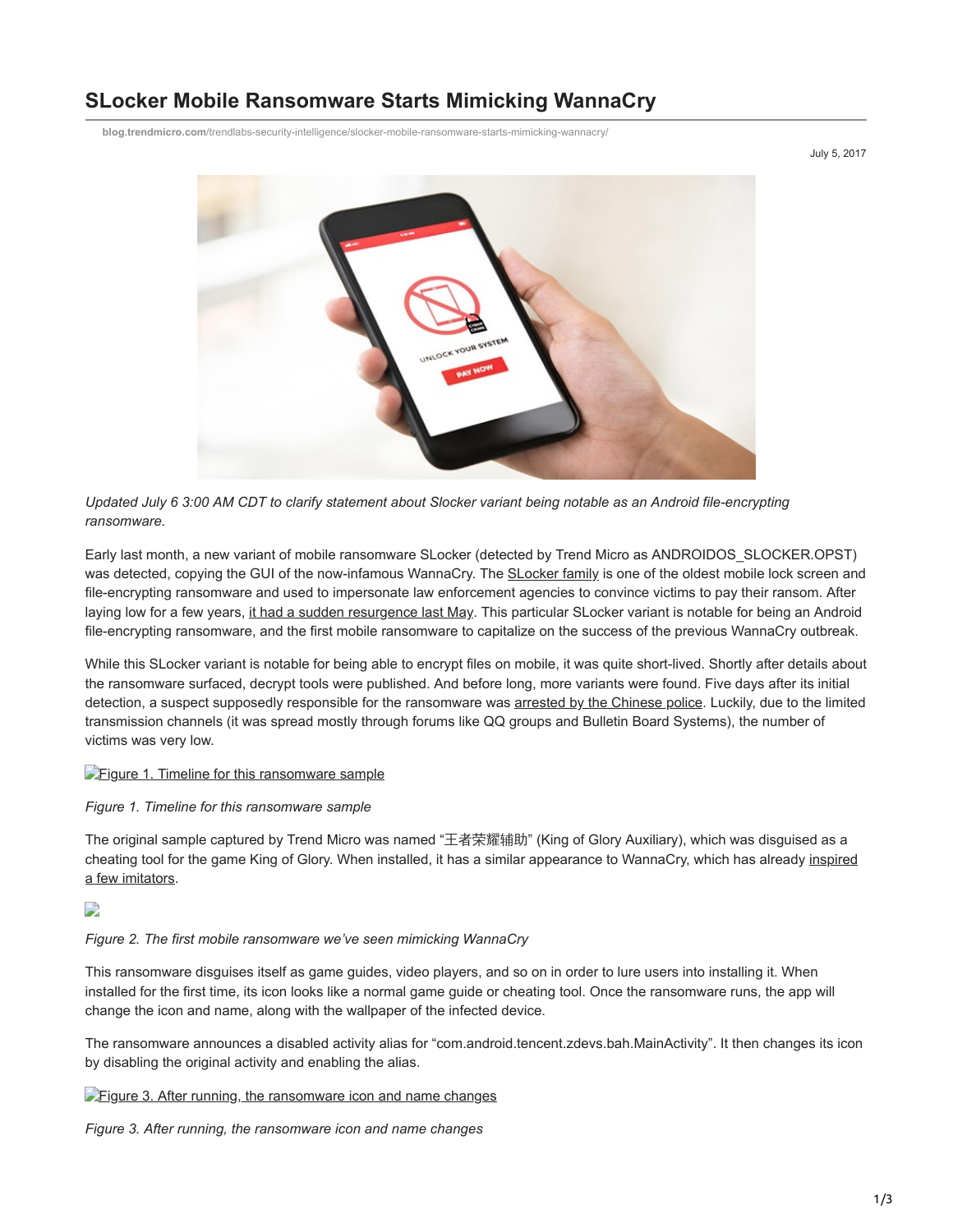## **How the Ransomware Encrypts Files**

When the ransomware is installed, it will check whether it has been run before. If it is not, it will generate a random number and store it in SharedPreferences, which is where persistent application data is saved. Then it will locate the device's external storage directory and start a new thread.

The thread will first go through the external storage directory to find files that meet specific requirements:

- The lowercase paths for target files must not contain "/.", "android", "com." and "miad".
- With the external storage as the root directory, target files should be in directories whose directory level is smaller than 3 or the lowercase file paths contain "baidunetdisk", "download" or "dcim".
- File name must contain "." and the byte length of the encrypted file name should be less than 251
- The file must be larger than 10 KB and smaller than 50 MB

We see that the ransomware avoids encrypting system files, focuses on downloaded files and pictures, and will only encrypt files that have suffixes (text files, pictures, videos). When a file that meets all the requirements is found, the thread will use ExecutorService (a way for Java to run asynchronous tasks) to run a new task.

## [Figure 4. Snippet showing the start of a new task](https://blog.trendmicro.com/content/dam/trendmicro/global/en/migrated/security-intelligence-migration-spreadsheet/trendlabs-security-intelligence/2017/06/SLocker4.png)

## *Figure 4. Snippet showing the start of a new task*

The new task will use a method named "getsss" to generate a cipher based on the previously generated random number. This method computes the MD5 of the random number and selects 16 characters as a string from the hexadecimal representation of the MD5. After the string is generated, the ransomware will feed it to SecretKeySpec to construct the final key for AES before using AES to encrypt files.

# D

## *Figure 5. Snippet showing the "*getsss*" method*

Once the file has been encrypted, a suffix will be added to the file name. The suffix contains a QQ number and the random number used to generate the cipher.

#### [Figure 6. Sample of encrypted file name](https://blog.trendmicro.com/content/dam/trendmicro/global/en/migrated/security-intelligence-migration-spreadsheet/trendlabs-security-intelligence/2017/06/SLocker6.png)

#### *Figure 6. Sample of encrypted file name*

The ransomware presents victims with three options to pay the ransom, but in the sample we analyzed, all three led to same QR code that asks the victims to pay via QQ (a popular Chinese mobile payment service). If victims refuse to pay after three days, then the ransom price will be raised. It threatens to delete all files after a week.

#### **[Figure 7. Payment options for the ransomware](https://blog.trendmicro.com/content/dam/trendmicro/global/en/migrated/security-intelligence-migration-spreadsheet/trendlabs-security-intelligence/2017/06/SLocker7.png)**

#### *Figure 7. Payment options for the ransomware*

The ransomware tells victims that a decrypt key will be sent after the ransom has been paid. Through our analysis, we found that if victims input the key and click the Decrypt button, the ransomware will compare the key input with the value in MainActivity.m. But after tracking MainActivity.m, we found that the value is actually the previously mentioned random number plus 520.

#### **[Figure 8. Snippet showing the value is the random number plus 520](https://blog.trendmicro.com/content/dam/trendmicro/global/en/migrated/security-intelligence-migration-spreadsheet/trendlabs-security-intelligence/2017/06/SLocker8.png)**

#### *Figure 8. Snippet showing the value is the random number plus 520*

Take the instance we are running as an example: the random number is 10049252. So the decrypting key should be 10049772 (10049252 + 520). Using that as the key and clicking on the Decrypt button will decrypt the files.

#### **[Figure 9. Decryption screen of mobile ransomware](https://blog.trendmicro.com/content/dam/trendmicro/global/en/migrated/security-intelligence-migration-spreadsheet/trendlabs-security-intelligence/2017/06/SLocker9.png)**

*Figure 9. Decryption screen of mobile ransomware*

#### **Numerous New Variants Emerge**